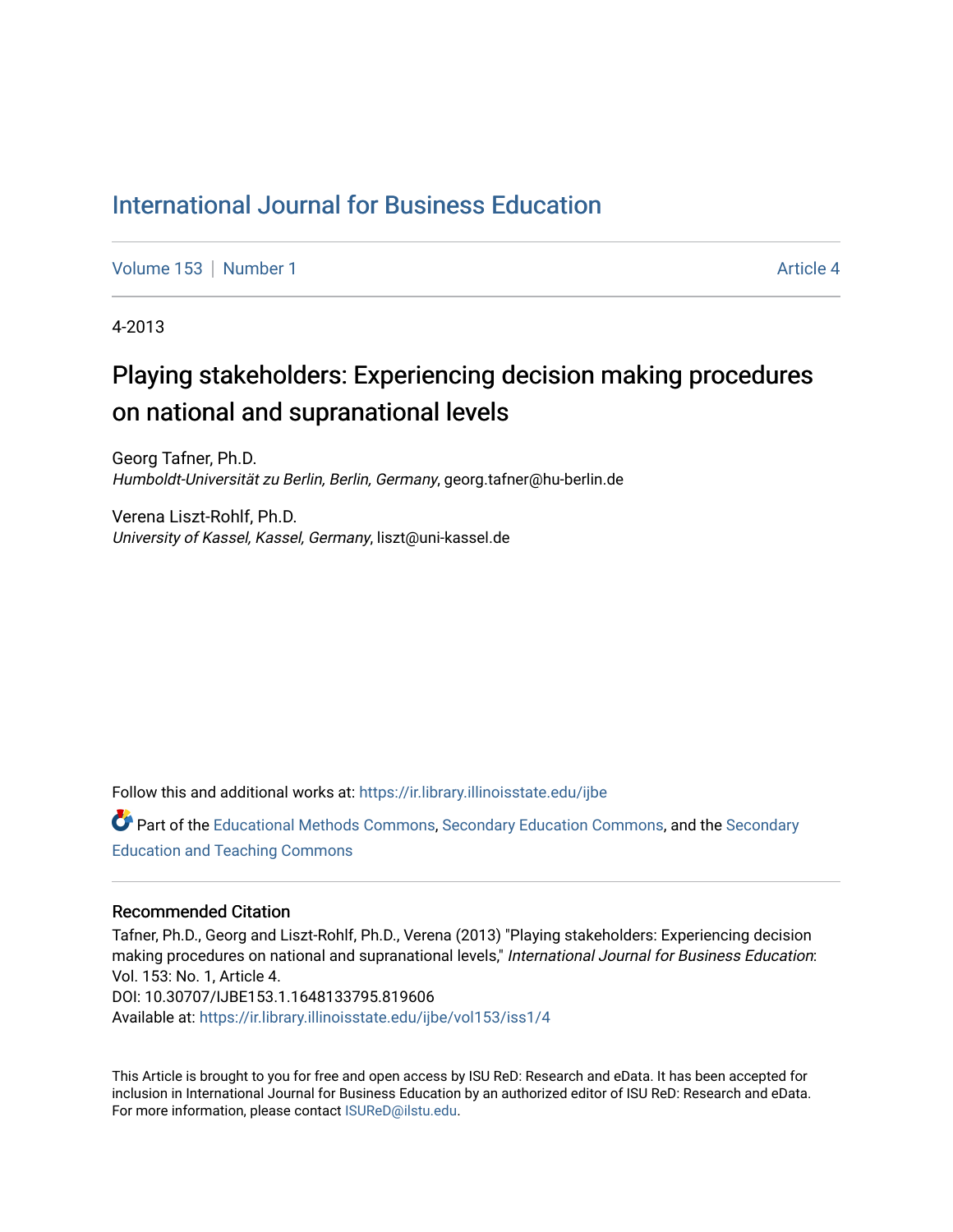# **PLAYING STAKEHOLDERS: EXPERIENCING DECISION MAKING PROCEDURES ON NATIONAL AND SUPRANATIONAL LEVELS**



Dr. Georg Tafner Karl-Franzens-University of Graz Department of Business Education and Development Universitaetsstrasse 15/G1 A-8010 Graz AUSTRIA



Verena Liszt Karl-Franzens-University of Graz Department of Business Education and Development Universitaetsstrasse 15/G1 A-8010 Graz AUSTRIA

# **Abstract**

The European Union is a unique "postnational construction" (Habermas 1998) which is much more integrated than other international institutions. Nevertheless, it is not a country with some sort of nation-wide history or culture. In its core, it is a union of different member states serving as a platform for common decisions. Citizens of the EU are both citizens of the national state and of the European Union. Its uniqueness and complexity makes the EU to a didactic and pedagogical challenge (Tafner 2012): Firstly, introductory lessons usually present the topic EU from a legal perspective. But legal topics can be boring or at least confusing for nonexperts. Secondly, these introductions are very cognitive and completely ignoring the affective element although discussions about the EU are very emotional. The simulation game "Building Blocks of Democracy: My Country. Your Country. Our Union.", which was created by young students in a project cofinanced by the European Union, provides a different approach for introducing the idea of supranationalism, focusing on dealing with different cultures, interests, and identities, thereby promoting competences that are necessary to deal efficiently and effectively with those differences when they occur. In this simulation game students experience how even fictitious cultures they have created on their own have an influence on the decision making process and undergo democratic decision making procedures on different levels. This article delivers an insight into the simulation game and explains performative pedagogy as a way to foster competences individually. After the theoretical part selected results of a research project financed by the State of Styria (Austria) carried out in the school year 2011/12 in 12 different schools at 16 different playing dates with 289 students involved are presented. The results were quite positive and the simulation game is now ready for regular usage in schools.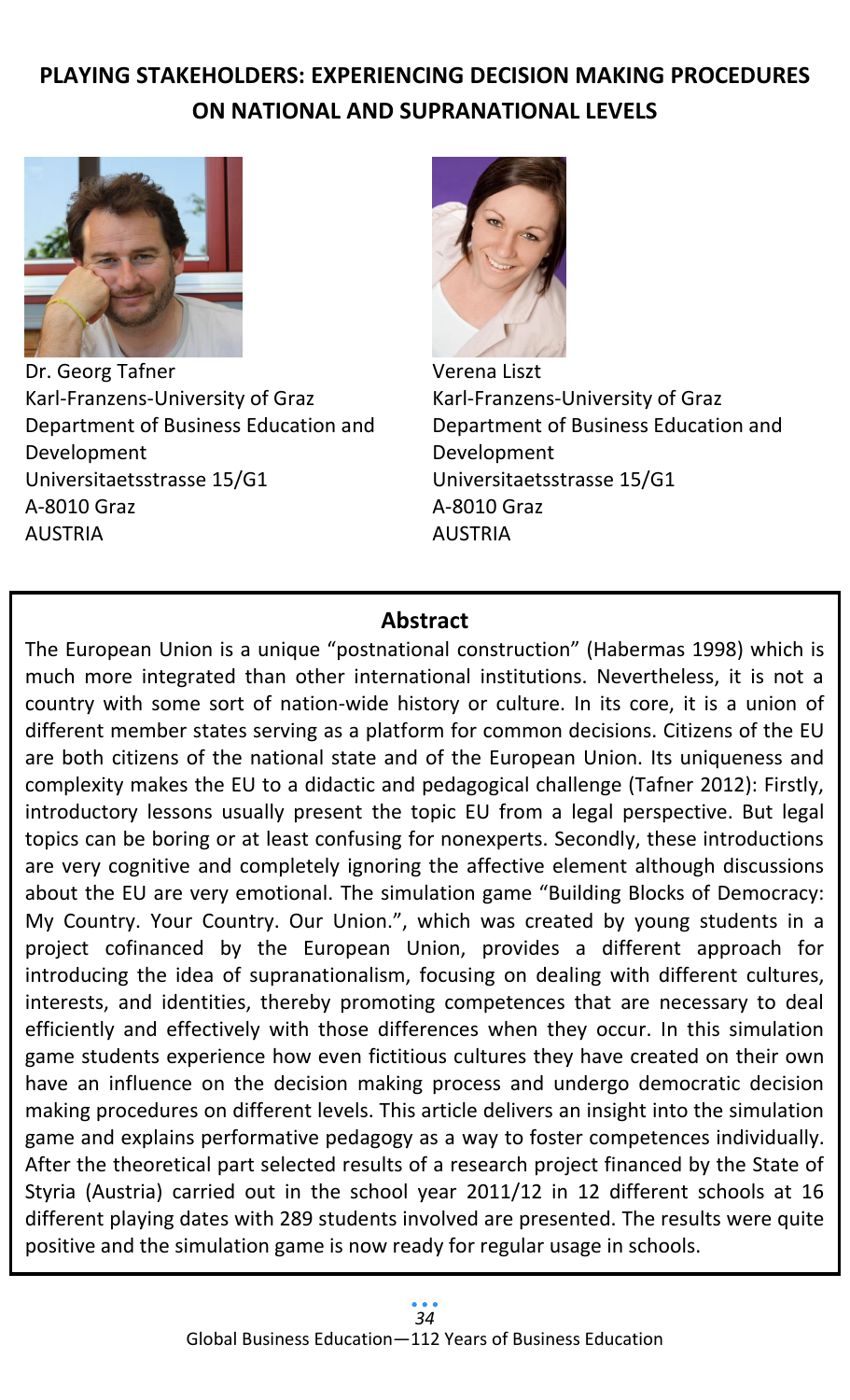#### **Introduction**

The European Union as the center of the European integration is neither a new state nor a traditional international organization. Supranationality is a quite new, complex and abstract phenomenon. Teachers prefer to teach this topic in a very traditional way but the students' demand is higher than the teachers' supply (Tafner/Sorko 2010). Complexity and abstractness are the challenges – experiential learning and performative pedagogy are potential answers. This article builds on performative pedagogy and presents a simulation game as a successful new approach to experience and reflect the idea of supranationalism. An evaluation of the game simulation delivers positive results.

## **Performative Pedagogy**

The main objective of simulation games is the acquirement of competences through the training of the ability to make decisions (Seeber 2007, p. 155) in order to achieve cognitive and affective objectives (Rebmann 2001). The correlation of pedagogical input and individual output in a given situation is not always clear. Education is something that also occurs inside an individual (Slepcevic-Zach & Tafner 2011, p. 177): "The human being is no trivial machine (Heinz von Foerster), in which the input is converted to output with a given rule. The human being is always a non-trivial machine because s/he reacts on inputs with self-reference. The instructor can never be sure how the student is really processing the input. Positively formulated, one could say that the learner's reaction to input is self-determined. Negatively formulated, the learner's reaction to input could be described as unreliable. The transformation from input to output is contingent" (Luhmann 2004, p. 14f). With Robinsohn's (1967) curriculum theory and the operationalization of learning outcomes (Bloom 1976), didactic approaches and processes are sometimes misunderstood as pure technological procedures (Zabeck 2004, p. 135). Even activity-oriented didactics, which focuses on case studies, projects, and simulation games can lead to the temptation to describe learning as a clear correlation of input and output (Zabeck 2004, p. 106).

Students and instructors do have different perceptions of situations and the solution of problems. Their strategies depend on enculturation, socialization and personalization (Slepcevic-Zach & Tafner 2011, p. 177–179). Situations are not objectively given and, therefore, individual interpretation is needed (Esser 2005). Competence oriented instruction should not be misunderstood as a return to the operationalization of learning outcomes (Dubs 2006, Slepcevic-Zach & Tafner 2012, p. 33f). With performative pedagogy, the personal behavior and the unique handling of a given situation is getting more important. Not only "what is represented in the representation" is important for pedagogy but also "the way in which the representation is handled, and the practices of representing respectively. […] A performative view refuses a general and total method and understanding of reality but opens a relative and contextual interpretation which shows a plurality of idiomatic gestures and contextual types of phenomenology." (Wulf & Zirfas 2007, p. 9, translation by the authors) Performative pedagogy is a result of the performative and cultural turn which took root in sociology, cultural studies and pedagogy. In this approach, culture is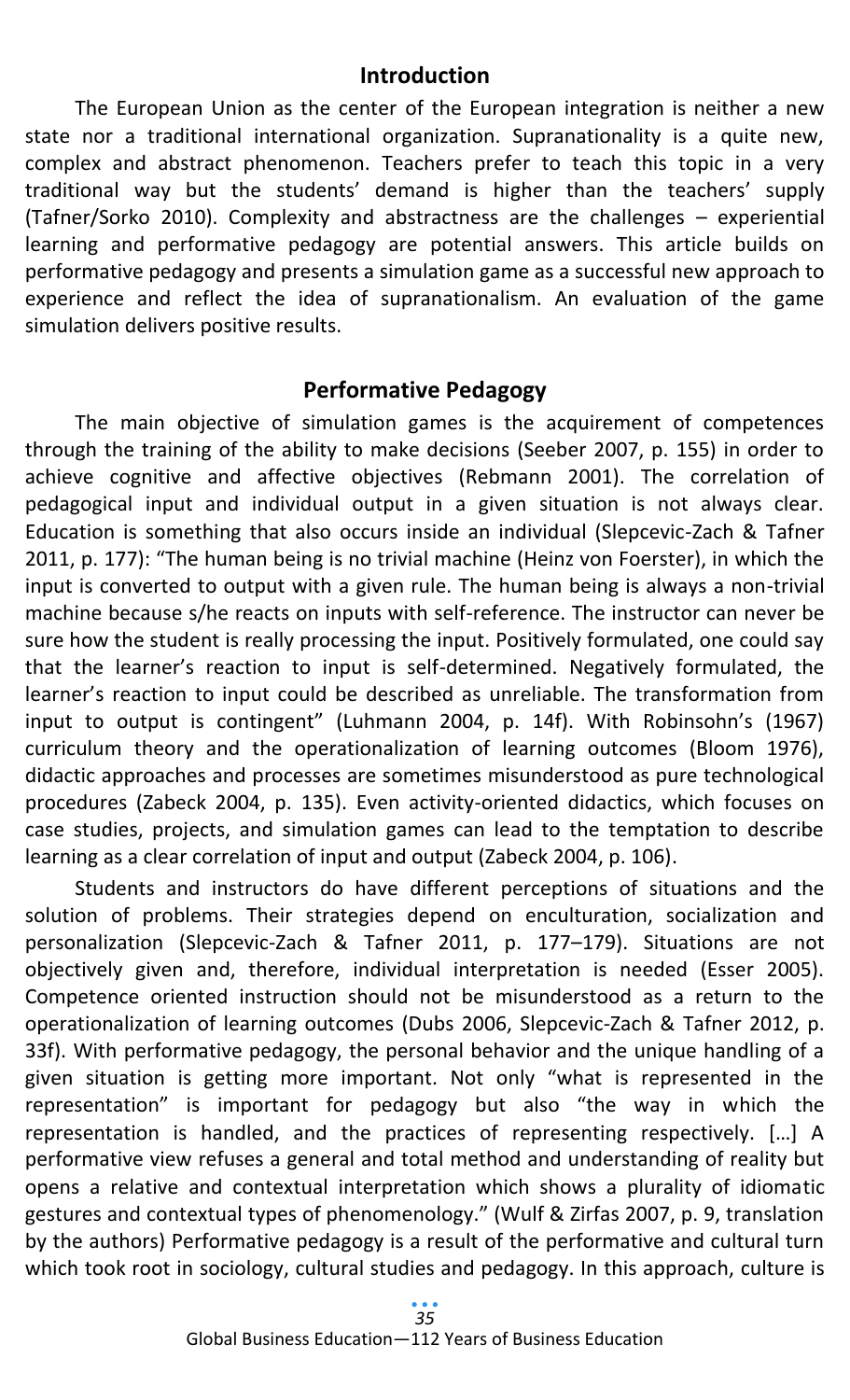understood as knowledge- and meaning-oriented. Artifacts, processes and ideas are carriers of culture. Culture has an influence on all parts of life and on individually and collectively thinking and acting. (Moebius 2010, p. 77–80 and p. 123–126) The pluralism of methods, interdisciplinarity and unorthodoxy is getting more and more important (Bachmann-Medick 2009). The simulation game is a pedagogical method, which can be used within the framework of performative pedagogy. Performative pedagogy replaces a general method of reality with a relatively context-oriented interpretation. (Wulf & Zirfas 2007, p. 9) There are four arguments backing the importance of performative pedagogy (Wulf & Zirfas 2007, p. 10–12):

- 1. Self-development gains importance in society; pedagogy as a kind of activityoriented science needs to be up to date and follows this trend.
- 2. Methods like phenomenology and constructivism gain relevance for describing rituals, situations, and activities.
- 3. Social and pedagogical activities can be described in a performative way.
- 4. This leads to a complex theory of education which focuses on the individual.

Every human being takes over different roles and carries them out. A politician or a manager of a company plays his/her role. In this sense, game and reality cannot be separated and game is always a part of reality. People can never leave the so-called "Lebenswelt" (lifeworld) which refers to shared cultural meanings and social dimensions as a basis for mutual understanding (Habermas 1987a and 1987b). The consequence: What students experience in game simulations can be helpful in their future private and professional lives.

# **Contents and Objectives of the Simulation Game**

In the simulation game the students are stakeholders (citizens and ministers) of four different democratic countries. Four groups of students represent four countries which are situated on the fictitious Planet XY and are members of the newly-created Union.

The objectives of the game are threefold (Ferstl, Füzi, Tafner & Wunsch-Grafton, 2010, p. 4):

- 1. to do their best for their own country and for the Union in creating a socioeconomic environment which best supports the life of the citizens,
- 2. to collect as many "Building Blocks of Democracy" as possible for their own country and the Union, and
- 3. to keep the countries' budgets and the Union's budget balanced.

The game proceeds in six phases (Ferstl et al., 2010, p. 8–25):

**Phase 1** – Theoretical introduction: Before the game starts the participants should be able to conceptualize general procedures of democracy and group decisions. Complex pedagogical methods, in which group works play a decisive role, can fail if essential core competences like the basics of communication, emotional intelligence, or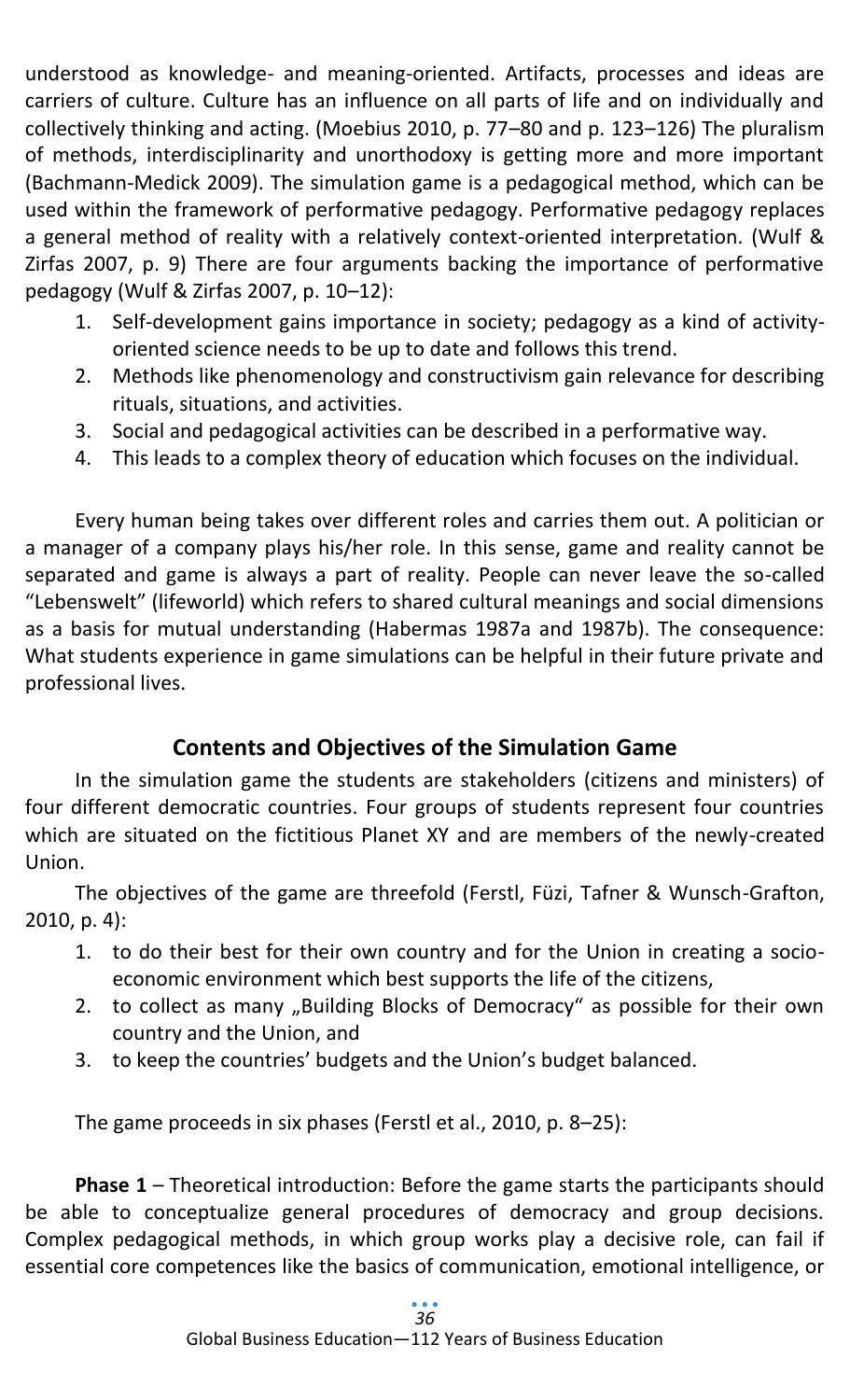team building are not given (Gueldenzoph Snyder, 2010). Teachers playing simulation games must be fully aware of these prerequisites. The simulation game focuses on three bunches of competences: cooperation and negotiation competence, transcultural competence, and democratic supranational competence. The arrangement of this phase depends on the pedagogical focus of the simulation game and the previous knowledge of the players. Necessary terms and definitions of democracy should be explained to make sure that these terms do not cause any difficulties, once they enter the debate.

**Phase 2** – Group dynamic exercises: The participants should be activated with group dynamic games in advance to strengthen their capacity for teamwork. The quantity and the sort of games should be adapted for the group members.

**Phase 3** – Introduction to the simulation game: The rules and the process of the simulation game should be explained. Materials and a PowerPoint presentation are available for this phase.

**Phase 4** – Identification: This essential phase represents the start of the game. The players receive the descriptions of their countries and their tasks. The participants have to create the history, culture and traditions of their own country, as well as design their national flag. They create the topography of their state with materials available. Using so called Job Cards each group has to decide on the president and ministers. This phase ends with the foundation ceremony of the Union and the players present their countries to the other groups in a short ceremony accompanied with the Union's anthem and the ceremonial signing of the Union's Treaty.

**Phase 5** – Playing the game: This phase can be repeated twelve times. At the beginning of every turn the instructor assigns Trigger Event Cards to each group explaining a specific situation of conflicts of interests. The topics of the events trigger personal involvement. Decisions are made under budget constraints because all measures taken must be paid for. Group decisions have an influence on the other countries and the following events.

If all states have found a solution strategy, the responsible ministers of each country sit down at the Council's table to find a common solution for the Union. After the discussion ministers have to vote. They can vote unanimously or their decisions are determined by a majority of votes (three ministers out of four). If the ministers voted on a majority vote, each minister gets one Building Block of Democracy in the color of the country. If they voted unanimously, each minister gets three blocks. Afterwards all ministers return to their states and each state has to discuss and to decide whether they will receive the blocks on behalf of their own country or of the Union depending on how they feel about the outcome of their negotiation: If they feel the outcome mainly benefitted the Union, the Building Block(s) should located on the field for the Union. If the outcome mainly benefitted their home-country, the Building Block(s) should be placed on the field for their own country. The Building Blocks of Democracy which are assigned to their own country should be situated on one field of the paper which is called "on behalf of the country" and the blocks which are assigned to the Union should be situated on the on the other field of the paper which is called "on behalf of the Union". In the course of the game  $-$  the towers on both sides of the paper  $-$  are getting higher and higher.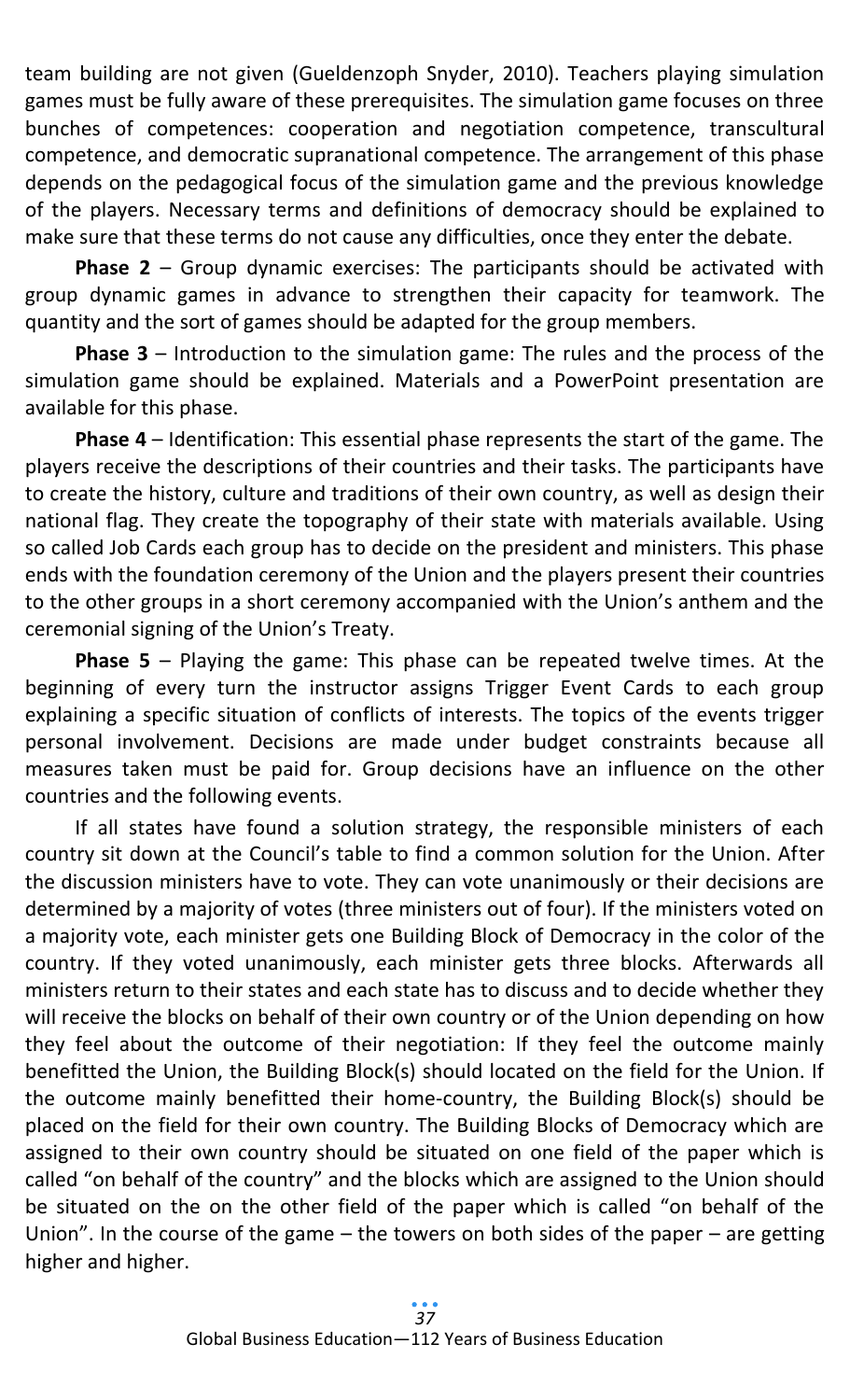The towers that are generated with these blocks play an important role in the reflection of the simulation game because they visually reveal how often the groups have decided either for the Union or their own country (see phase 6 – Debriefing and Reflection). At the end of phase 5 the groups present their towers on behalf of/in the interests of the country on one side, and on the behalf of/in the interests of the Union on the other side, and they give a short explanation about their decisions.

**Phase 6** – Debriefing and Reflection: The starting point is the reflection about the distribution of the Building Bricks of Democracy and how they were assigned to the fields of interests. Then all the bricks on behalf of the Union are placed on each. As every country has its own color, the colors of the bricks reveal how much each group thinks that they have invested for the Union. Hereafter, all towers on behalf of/in the interests of the country are put on top of each other. Again, the colors show how much each group believed they have invested but this time for their own country. The heights of the towers show how often the countries have decided for their own and how often for the Union. There is no right and wrong only a good starting point for a deeper reflection about different interests, trade-offs, and conflicts of interests.

Following this discussion, each group has to brainstorm which factors where helpful and which were detrimental in the decision making process. The two most helpful and most detrimental ones are presented to the plenum where the eight most important factors are collected and discussed. The instructor should sum up and close the discussion by drawing an analogy to the decision making process of the European Union and the democratic decision procedure in general.

#### **Fostering Competences**

There are many definitions of competences and "there is no basis for a theoretically grounded definition or classification from the seemingly endless inventory of the ways the term competence is used" (Weinert, 2001, p. 46). Weinert (2001) defines competence as "a roughly specialized system of abilities, proficiencies, or skills that are necessary to reach a specific goal. This can be applied to individual dispositions or to the distribution of such dispositions within a social group or an institution".

According to Kaufhold (2006, p. 22–24), there are four characteristics of competence-orientation: First, competence always refers to a particular context, to a specific situation. Second, acting occurs in this situation und part of the competence is observable and visible. Third, competence is always related to an individual. Fourth, competences are learnable and teachable and are considered to be relatively stable over a period of time but nevertheless changeable. The second characteristic states that part of the competence is observable and visible. Competence can be described as an individual asset which can be used by the acting person. Performance is the process and the output generated by applying competence. Therefore, only the performance is measurable not the competence (Slepcevic-Zach & Tafner, 2011, p. 180). If a performance is good, one can assume that it is based on acquired competences. But one can never be sure. To sum up: "Competence is a hypothetical asset of knowledge and skills which can be used by a person in a concrete situation to responsibly solve a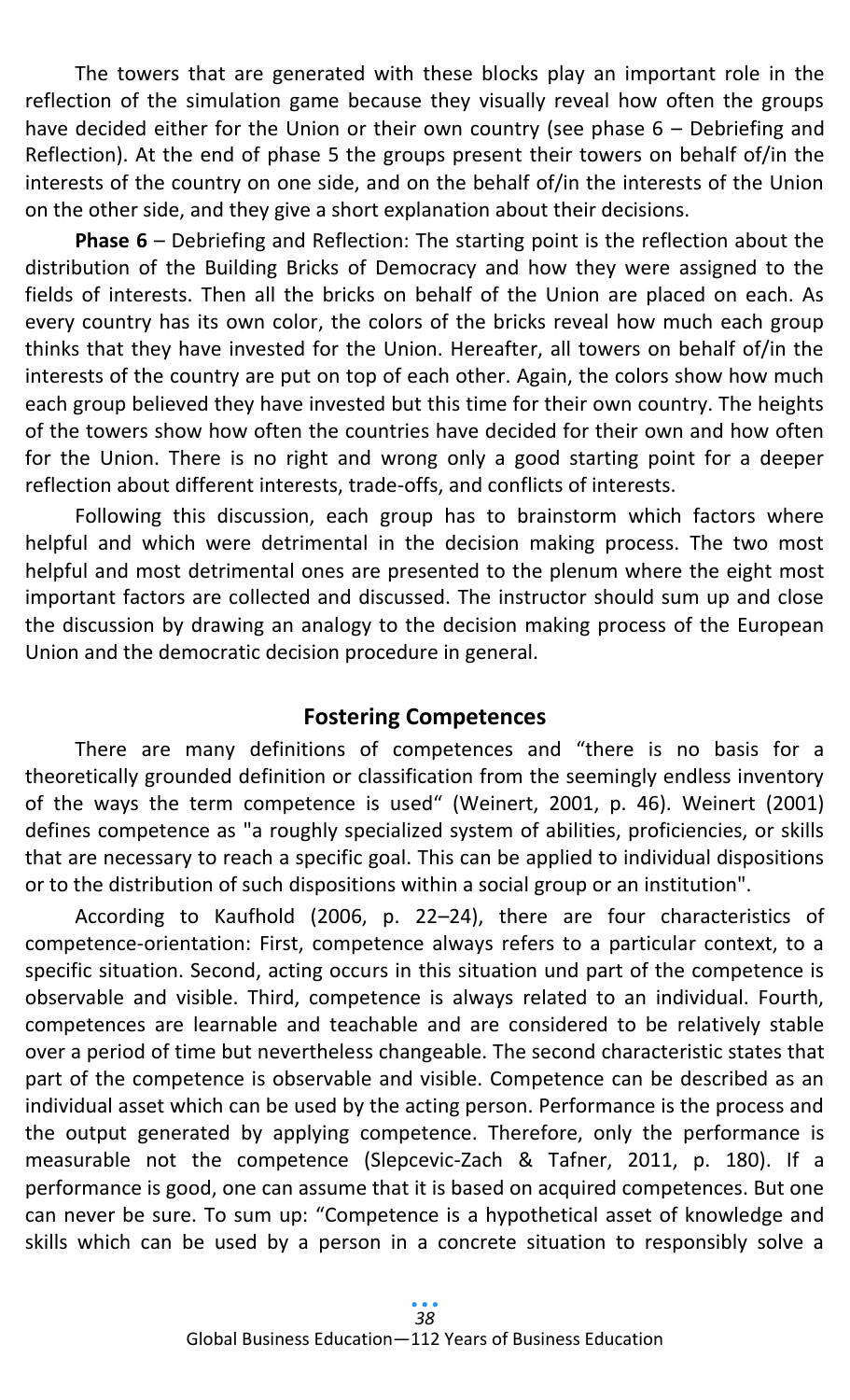problem. Competence as such is not observable but performance is the visible output of competence." (Tafner, 2011, p. 140, authors' translation)

# *Cooperation and Negotiation Competence*

The term cooperation competence is applied differently and is often used as an umbrella term for different competences that relate to the micro, meso, and macro level. The simulation game focuses on the micro and the meso level. On the micro level, individual performances like communication and emotional competences are fostered. On the meso level, the focus lies on teamwork and the competence of the whole team. Part of the team's competence is the group's decision making competence. Important decisions are rarely made alone. In the ideal case, discourse ethics serve as the basic principle of discussions (Oelsnitz & Graf, 2006, p. 88–91). Tetems (2010, p. 161–170) defined the most important moral principle of discourse ethics in order to make decisions fair and rational:

- Define and clarify the problem, questions and issues.
- Opinions must be clearly and comprehensively stated.
- Each statement should be uttered to the best of one's knowledge.
- Each member of the group is free to say his/her opinion and can express his/her concerns.
- Each opinion should be equally verified.
- Opinions of stakeholders who cannot participate should be considered as well.
- At the end of the discussion each group member should adopt the group's opinion because it is legitimated by discourse ethics.

Often, negotiating is necessary in discussions. But people do not like to negotiate and they find themselves in a situation where they have to choose between the soft or hard way of negotiating. The Harvard method of negotiating follows a different way: "The method of principled negotiation is hard on the merits, soft on the people. It employs no tricks and no posturing" (Fisher, Ury & Patton,1999, XIII–XIV). There should be no winners or losers after a negotiation but a wise agreement (if an agreement is possible). The relationship between the negotiators should not be hurt and the process should be efficient. Focusing on the following principles helps to make negotiating successful (Fisher et al., 1999, p. 11):

- "People: separate the people from the problem.
- Interests: focus on interests, not positions.
- Options: Generate a variety of possibilities before deciding what to do.
- Criteria: Insist that the result must be based on some objective standards."

When playing the simulation game cooperation and decision making are decisive on the micro and meso level. Good decisions can only be made if the team is able to cooperate. Cooperation performance is visible in the country and on the supranational level of the simulation game.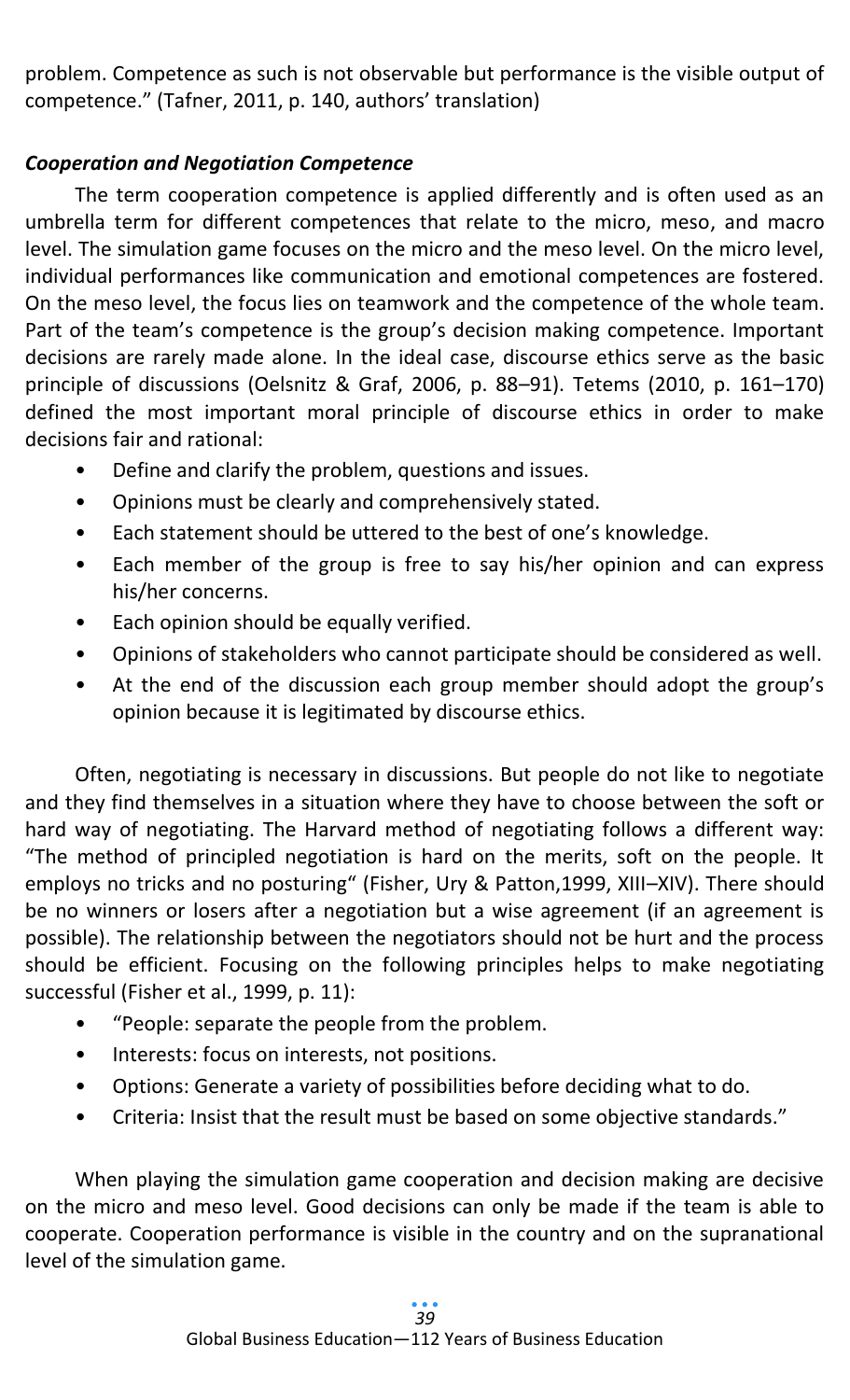#### *Transcultural Competence*

According to Berger (1973, p. 7) everything that men create is culture ("Totalität des menschlichen Hervorbringens") and can be understood as their second nature. In general, culture is like water for the fish, a matter of course but indefinable. Habermas (1981, p. 449–551) talked about the human environment ("Lebenswelt") which is so evident that the human being cannot easily talk about it. Gibson (2000, p. 16) referred to an iceberg when he explains culture. Cultural phenomena like clothes, music, food, or language are perceivable, which means they are over the water in terms of the iceberg analogy. But the values, world views, beliefs, and perceptions are not directly accessible, which means that they are under the water in terms of the iceberg analogy.

Hofstede (2009, p. 5) defined culture as a catchword for mental software that influences our thinking, acting, and feeling. This mental program distinguishes groups.

Nations are one of these many groups. Nations do have an influence on the citizens, but today's nations are not as homogenous as they once were. "In research on cultural differences, nationality – the passport one holds – should therefore be used with care" (Hofstede, Hofstede & Minkov, 2010, p. 21). Nevertheless, Hofstede's research mainly focused on nationality. Understanding nations as homogenous cultures is normative and can lead to ethnocentrism (Bennett 1993). Culture is a collective phenomenon on different levels. Business culture, family culture, youth culture etc. are important topics in scientific community (Moebius 2010, p. 7). When people get in contact, worlds are colliding. This is the case in one and the same culture because everyone has an own personal mental system which makes everyone somehow a Robinson Crusoe (Kumbier & Schulz von Thun, 2010, p. 9). Therefore, everyone is entitled to human rights, a life in dignity and freedom: "All human beings are born free and equal in dignity and universal human rights. They are endowed with reason and conscience and should act towards one another in a spirit of brotherhood" (UN, 1948, Art. 1).

To sum up: "Every man is, in certain respects, (a) like all other men, (b) like some other men, (c) like no other man" (Kluckhohn & Murray, 1948, p. 35). First of all, everyone is a human being. All are entitled to the same dignity, freedom, and universal human rights. Second, human beings are like "some other men". The common culture can be one reason for this, but it must not be understood normatively or in an ethnocentric way and cannot be restricted to the national origin. Third, everyone is unique. Labeling people is inhuman insofar as it undermines their dignity through inadequate categorizing. "Multi- and intercultural theories stick to the idea that cultures are homogenous entities and therefore are inherently normative. Transculturality assumes that cultures are open for mutual exchange and cultures can be described as hybrid, interlinked, and heterogeneous" (Tafner, 2011, authors' translation). Globalization, Europeanization, pluralisms and individualisms make people more similar and culture is getting more hybrid (Welsch, 1999, p. 4). Transcultural competence is built on tolerance. Respect, openness, and a tolerance for ambiguity are necessary attitudes. Cultural self-awareness, cultural knowledge, and sociolinguistic awareness can lead to an effective and appropriate communication and behavior in an intercultural situation (Deardorff, 2009, p. 480).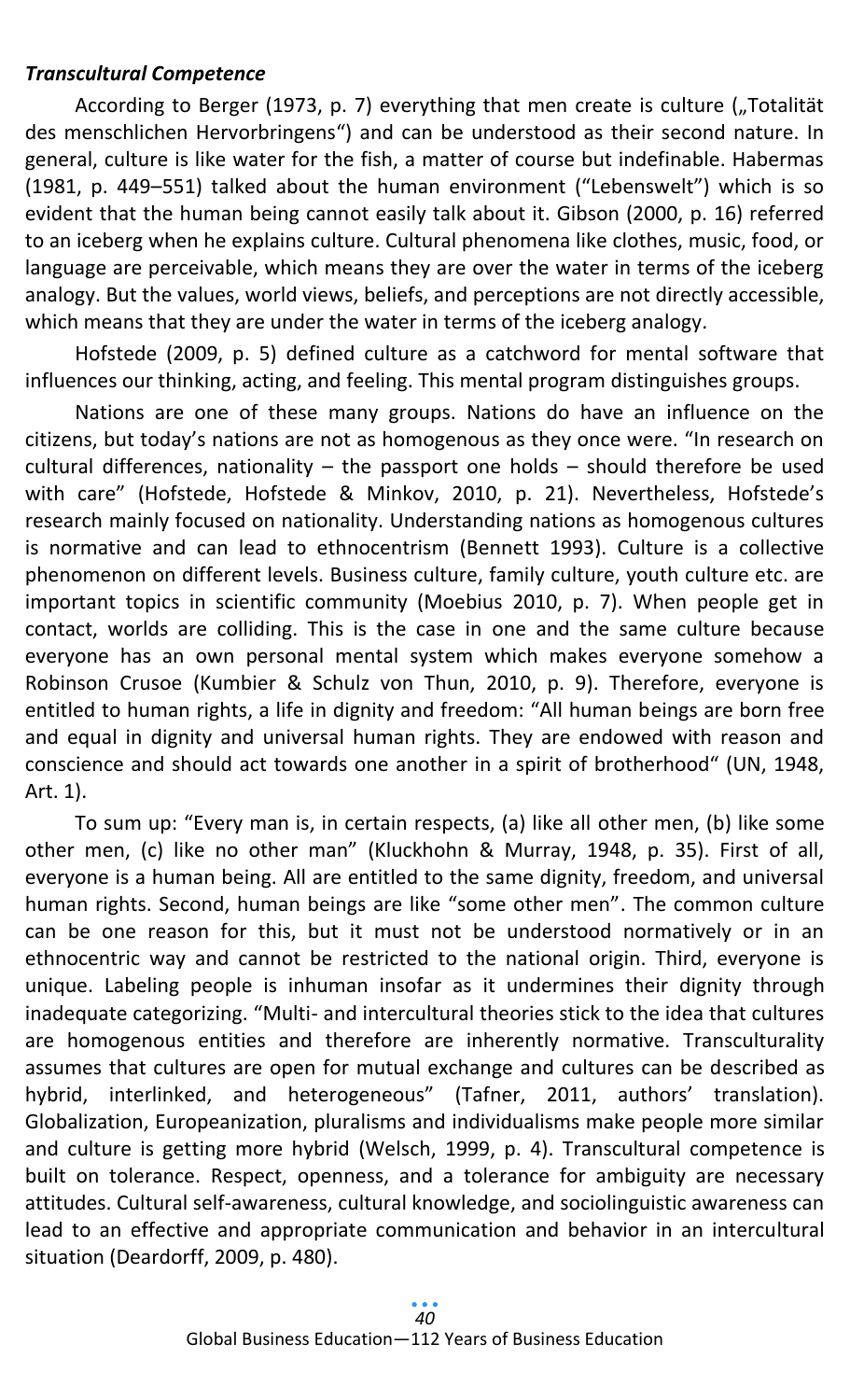The simulation game is transcultural: In general, the students share a quite similar cultural environment but play different roles in the game. Therefore, all players have somehow similar cultural backgrounds. Nevertheless, there are differences because the self-invented culture is getting powerful and creates its own identity. The participants experience old and new, familiar and unfamiliar behaviors. Tolerating ambiguity and other transcultural competences must be applied.

#### *Democratic Supranational Competence*

In general, all democratic decisions follow the same procedures: in schools, enterprises, the community, in countries and in the European Union. The best way to learn democratic decision making is participating. Students participate as citizens and ministers in the game, and so they can experience being or not being successful in cooperating, negotiating, and making decisions. They feel what it means to represent a country and its ideas. "It is important to emphasize that a temporary role is not necessarily one that a person regards as unimportant or enacts lightly" (Ashfort 2001, p. 42–43). Therefore, the players identify themselves with their self-created cultures and the interests of their countries. They experience how difficult and how important cooperation is and how powerful different interests and cultures can be.

As young people do not have any experience with supranational activities at all, they have no idea about the pitfalls and possibilities of this kind of cooperation. Without having any experiences, it makes no sense to talk about the EU and other forms of less integrated international organizations. Everyone who has experienced supranational democratic decision process – even in a simulation game – has acquired more procedural knowledge than someone who has studied international and European law. The simulation game cannot substitute theoretical knowledge but can definitively promote a better understanding of the supranational idea and can be a starting point for deeper theoretical and practical insights.

# **Evaluating the Performative Outcome**

Because of their complexity, simulation games are not easy to evaluate (Rebmann 2011, p. 29). In this simulation game, roles and situations can be quite freely arranged and individual behavior and solutions are supported and welcomed. Therefore, a competence model that explains the content and the behavior on different levels of learning outcomes as a clear cause-and-effect-chain is not available. A mixed-methodsapproach primarily composed of qualitative methods and triangulation was used in order to find out answers to the following three research questions:

- 1. Does the simulation game work as a method in school and can it be recommended for schools?
- 2. What are the individual and collective effects of the simulation game in the class room?
- 3. Is the simulation game appropriate for competence oriented education?

The methods of the evaluation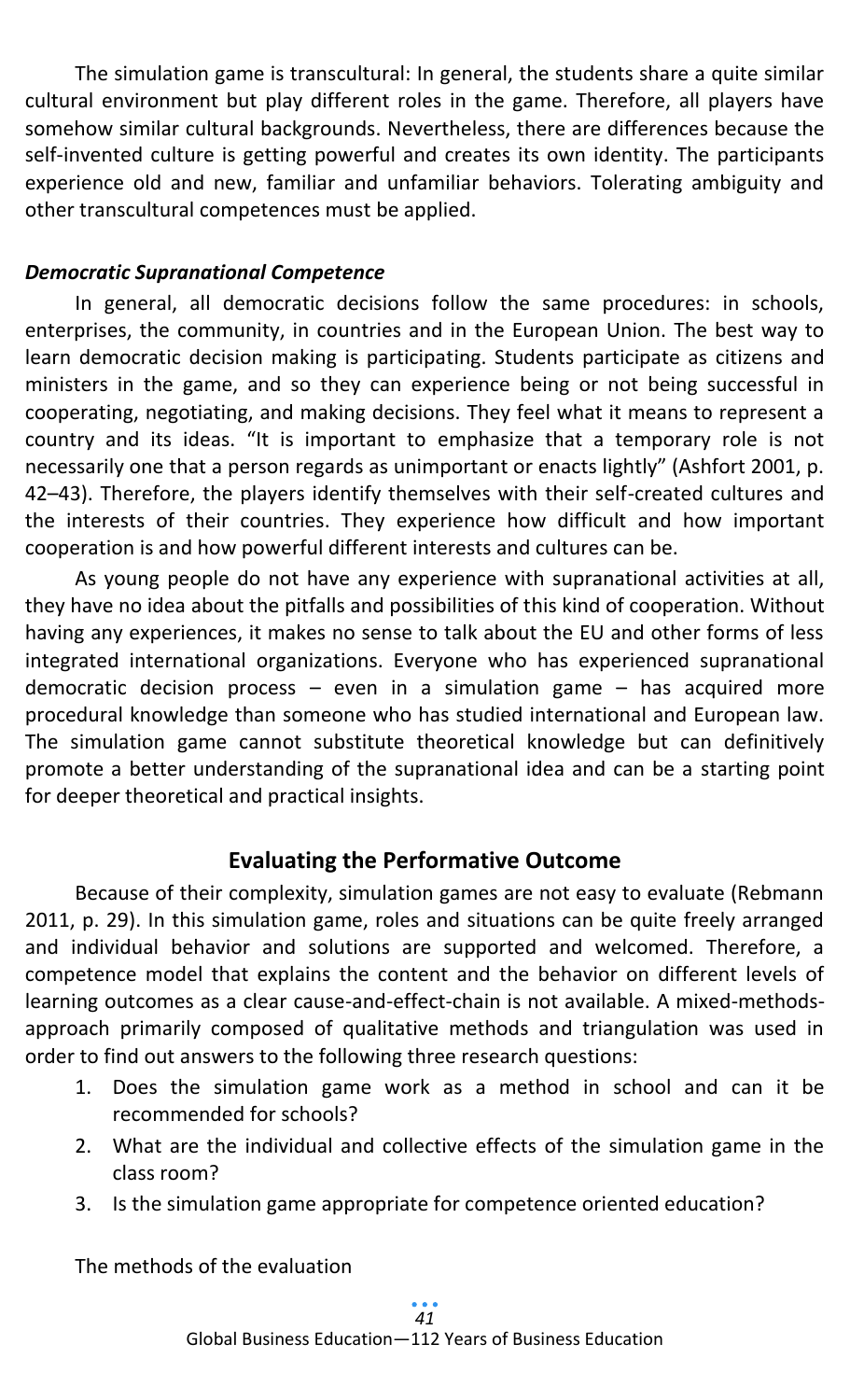The following methods were applied for the evaluation of the simulation game:

# M 1: Questionnaires for the teachers before the simulation game started

In order to find out how the teachers of the classes involved in the project think about simulation games, statements on a Likert scale from "strongly agree" to "strongly disagree" were given. Beyond that, they had to assess the students' competences as discussed above on a grading scale.

# M 2: Analysis of the results of the reflection in the simulation game

In the reflection (phase 6) of the simulation game, the students had to collect supporting and hindering factors for cooperation and decision making. The eight most important ones were written on a flipchart, photographed and categorized with a qualitative content analysis according to Mayring (2010).

# M 3: Observations of the teachers and the instructors of the simulation game

The teachers and the instructors were asked to write down their observations on one page. They did not get any further guidelines about the observation and the report. The triangulation taking place enabled a change of perspectives in order to reveal similarities and differences in the observations. There were only two instructors but they had seen 289 students playing in 16 different settings. The reports were categorized with the qualitative content analysis (Mayring 2010).

# M 4: Questionnaires distributed to the students directly after having played the simulation game

The first question was an open one: "Please write down what you think about the simulation game right now." The analysis was done with the qualitative content analysis (Mayring 2010). Beyond that, 15 statements on a four-point Likert scale about embedding, personal, democratic and supranational perceptions were asked.

## M 5: Questionnaires for the students several weeks later

Statements concerning democratic and supranational perceptions were asked again some weeks later in order to compare them with the results after the game.

## M 6: Qualitative e-mail-questionnaire six months after the game

Students of two schools got three open questions: Firstly, if you remember the simulation game, which situation comes to your mind first? Please describe the situation or picture. Secondly, when you think about your daily life routine, have you experienced situations in which you were thinking about the simulation game? Please describe a situation. Thirdly, imagine a student from your neighbor class asks you about the simulation game. What would you tell him/her?

#### M 7: Focus group with the teachers

At the end of the school year, the teachers participated in a focus group. At the beginning they got a questionnaire in order to assess the students' competences again. Afterwards, the three research questions were asked and discussed in groups and in the plenum. After this, the results of the research project so far were presented and discussed in groups and in the plenum for a communicative validation.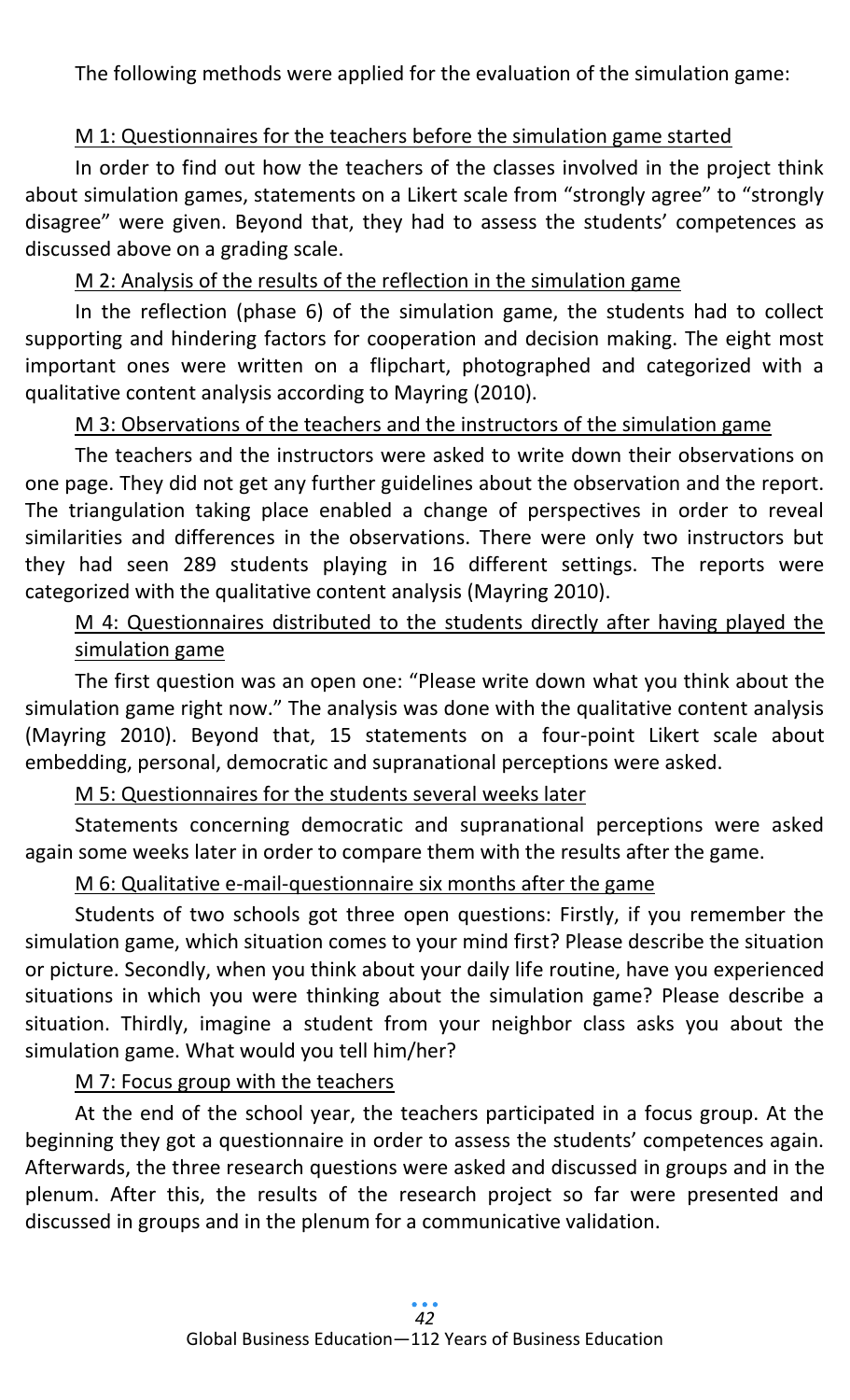#### *The Summarized Interpreted Results*

#### M 1: Questionnaires for the teachers before the simulation game started

The majority of teachers were female (9 out of 14), teaching in business colleges (10 out of 14), longer than five years in schools (13 out of 14) and have already used simulation games in the class room (9 out of 14). Their attitudes towards the European Union are quite positive. Although, they believe that simulation games are a very good method for competence-oriented education they rarely apply it in the class room.

The competences of the students were assessed on a five-point Likert scale with a mean of 2.7 by their teachers. At the end of the school year the question was repeated and the competences were assessed with a mean of 1.7 (see also M 7). Apart from social expectations and teachers' positive self-assessment of the learning outcomes, this could be interpreted as a positive effect of the simulation game.

#### M 2: Analysis of the results of the reflection in the simulation game

The students recognize without needing to be prompted that competences are decisive for successful discourses: 24% of the supporting factors can be summarized in the category "importance of negotiation and cooperation competences". This bunch of competences was indicated as the most important helpful factor. Its absence was described as the most hindering factor.

#### M 3: Observations of the teachers and the instructors of the simulation game

The students worked "with joy", in a "serious" manner and "with enthusiasm" on the assignments, so that all students were involved: They identified themselves with the country and their roles. One teacher wrote: "It was good for me to see their creative side." Another teacher describes: The students "experienced how different the interests of the participants are and how difficult and time-consuming it is to convince others or to find a solution that fits for everyone." The mixture of performance and supranational topics is emphasized by another teacher: "As observer I think that this simulation game is very useful for the students because they could experience the problem of finding consensus in the group, in the own country, and in a common entity. And they recognized how complicated the decision making process between 27 member states is, in which you have to decide on behalf of the respective country and on behalf of the EU as a community." The instructors stated that it was not always easy for the teachers to confine themselves to observation. Teachers tend to intervene and to participate in the game. A teacher self critically wrote: "For me it was not easy to stay in the background. Sometimes I would have liked to participate in the discussions and to give some hints and suggestions." Though, the students were told that the teachers do not grade the participation in the simulation game, the instructors indicated that they sometimes felt a kind of pressure to perform. The instructors also noticed a difference in the performance of the students of business colleges and the other high schools: Students of business colleges tend to be less creative than the others. They more often ask if something is allowed or not.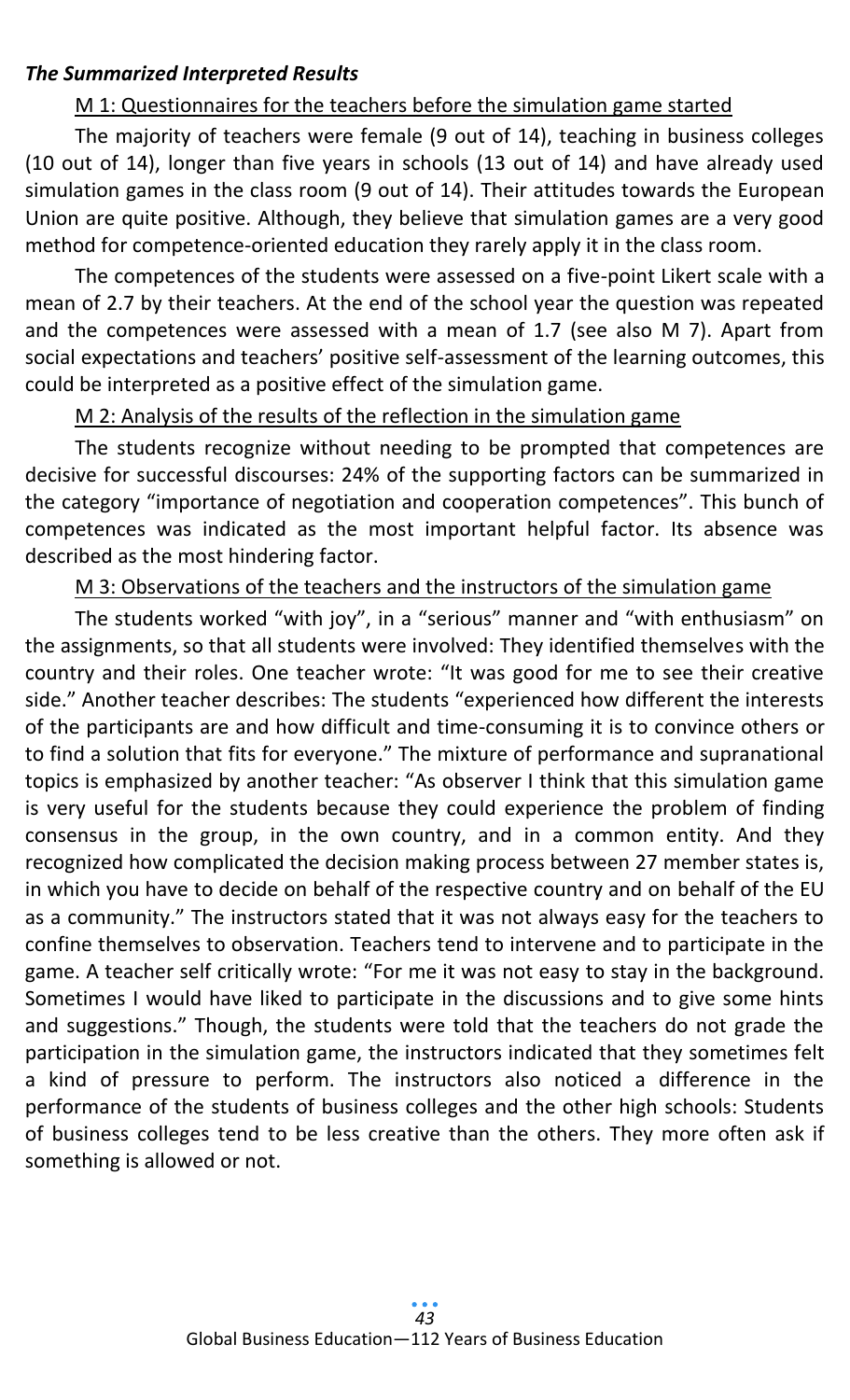M 4 and M 5: Questionnaires distributed to the students directly after having played the simulation game and several weeks later

The students indicated that they better understood national and supranational democracy after the simulation game. This was the case directly after the game and also several weeks later. The following table shows the statements and the arithmetic mean of the agreement with these statements. The four-point items were accompanied by visual analog scale (from  $1 =$  strongly agree to  $4 =$  strongly disagree) clearly indicating equal spacing of response levels.

| <b>Statements</b>                                                                                         | Mean, $N = 290$ ,<br>directly after<br>the game | Mean, $N = 179$ ,<br>several weeks<br>after the game |
|-----------------------------------------------------------------------------------------------------------|-------------------------------------------------|------------------------------------------------------|
| Now I understand how democratic decisions are<br>made.                                                    | 1.5                                             | 1.7                                                  |
| I think that in reality democratic decisions are taken<br>in a similar way to the game.                   | 2.1                                             | 2.2                                                  |
| I think that in the real European Union different<br>opinions are heavily discussed.                      | 1.3                                             | 1.5                                                  |
| I think that in the real European Union the<br>proposals for solutions differ among the Member<br>States. | 1.5                                             | 1.4                                                  |
| The game helped me to understand "democracy".                                                             | 1.7                                             | 1.9                                                  |
| I can imagine what happens in the European Union.                                                         | 1.7                                             | 1.9                                                  |
| future I will think more<br>positive<br>about<br>In<br>participation, negotiation and democracy.          | 2.0                                             | 2.0                                                  |

Table 1. Testing the results of debriefing and reflection.

The results at two different points in time are reliable and show only marginal differences.

## M 6: Qualitative e-mail-questionnaire six months after the game

Fun is a very important factor of simulation games. Answering question number 1, a student wrote: "I remember that I had so much fun. Especially, I remember the situation that the ministers were sitting at the table and discussing. This helped me to better understand the situation of politicians, especially with regard to the problem of trying to meet everyone's demands. I believe that it is much more complicated in the EU because the wellbeing of many people depends on these decisions." Another student wrote: "I remember the very intense discussions in the middle of the classroom because I found them very amusing and educational. I was minister of environment and because I am very much interested in environment in real life I got caught-up in the topic and could well represent my opinion! It was a lot of fun!" The answers to the second question show that it was much more than just pure fun: 16 out of 21 students stated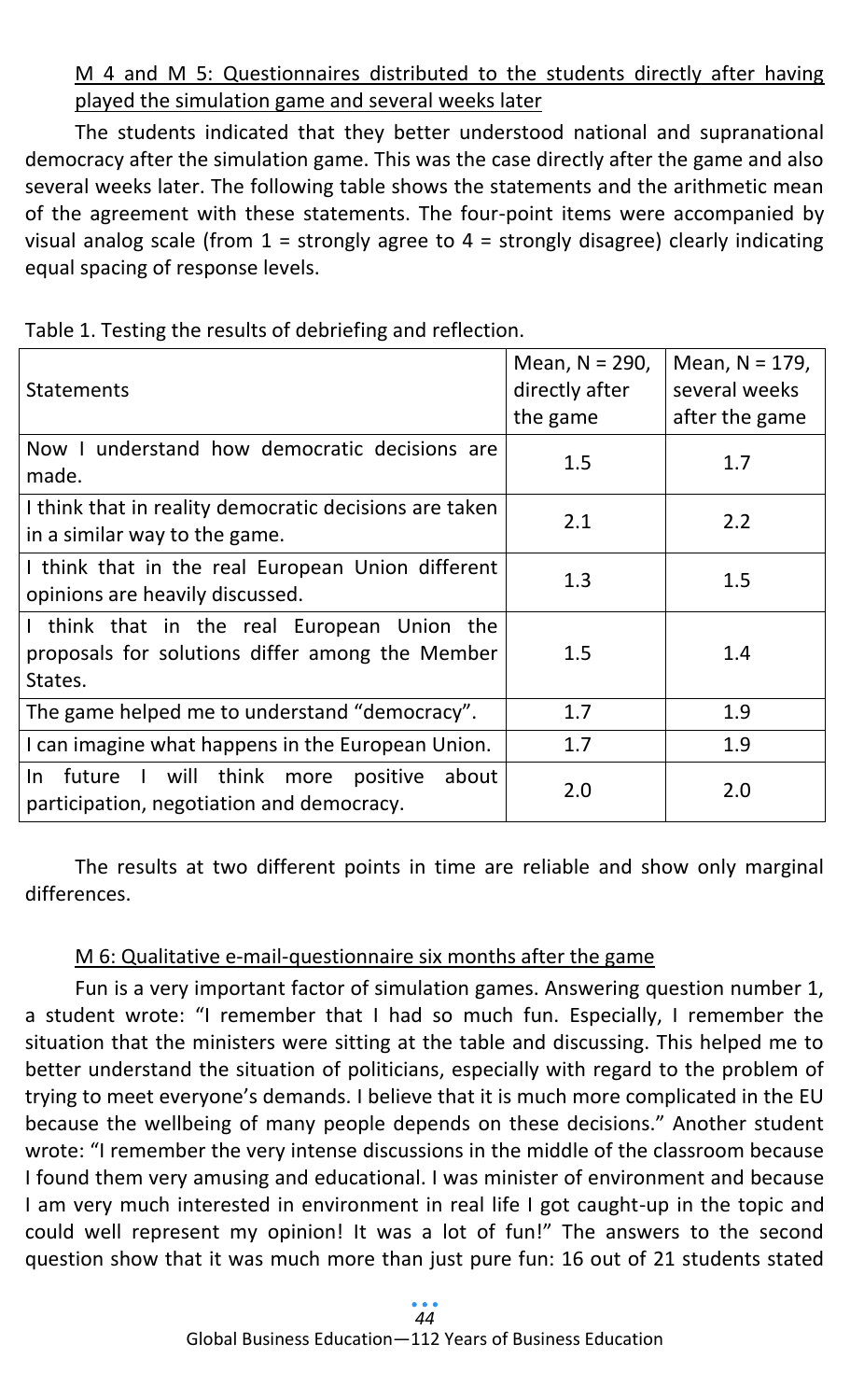that they made quite a lot experiences. The topics were politics and democratic decisions as well as the European Union. Students also wrote that they overcame prejudices and gained a new understanding of politics. A student wrote: "My family was listening to the news at home and heard that a decision concerning EU-related issues could not be agreed upon. My parents said that the politicians were too incompetent to make decisions. I mentioned that it was so difficult already for my class to find common solutions and that it is therefore even harder for politicians who do not speak a common language to make difficult and important decisions." Another student remarked that they are allowed to vote at the age of 16 and that they should therefore discuss politics.

#### M 7: Focus group with the teachers

At the end of the school year the competences of the students were assessed with a mean of 1.7. This can be interpreted as a positive effect of the game simulation (see also M 1). The results of the evaluation were discussed and the teachers agreed to the findings. All teachers underlined that the success of the simulation game depends on the successful embedding of the method into the pedagogical concept. One teacher said: "The simulation game is […] one brick of many bricks in education. It is the sum of methods. It is a brick – an important one."

# **Conclusion**

Regarding the first research question it must be stressed that this evaluation refers to the simulation games played in the research project. Statements about the effect of the simulation game cannot be understood as a one dimensional cause-and-effectchain. The results show that all evaluated games were successful and the participants, observers and instructors assessed them very positively. The embedding of the method into the pedagogical concept, the professional instructors and a coherent sequence consisting of introduction, identification, playing and reflection are the key factors for the positive results. It is recommended that additional creative and performative elements are implemented into the game to make it even more performative. It was also recommended that teachers who want to play the game either have to attend a specific training program or should be supported by professional instructors who play with the students (as was the case in this project).

The answer to the second research question can also be found in the context of performative pedagogy: The success and effects of the simulation game depends on the group dynamic and individual processes and conditions. The results of the research project show that there are real effects not only during but also after the game on the group and the individuals.

As an answer for the third question, it can be stated that all participants stated that competences are applied in the simulation game and can be fostered with this method.

## **References**

Ashforth, B. E. (2001). *Role transitions in organizational life: An identity-based perspective.* Mahwah, NJ: Lawrence Erlbaum Associates.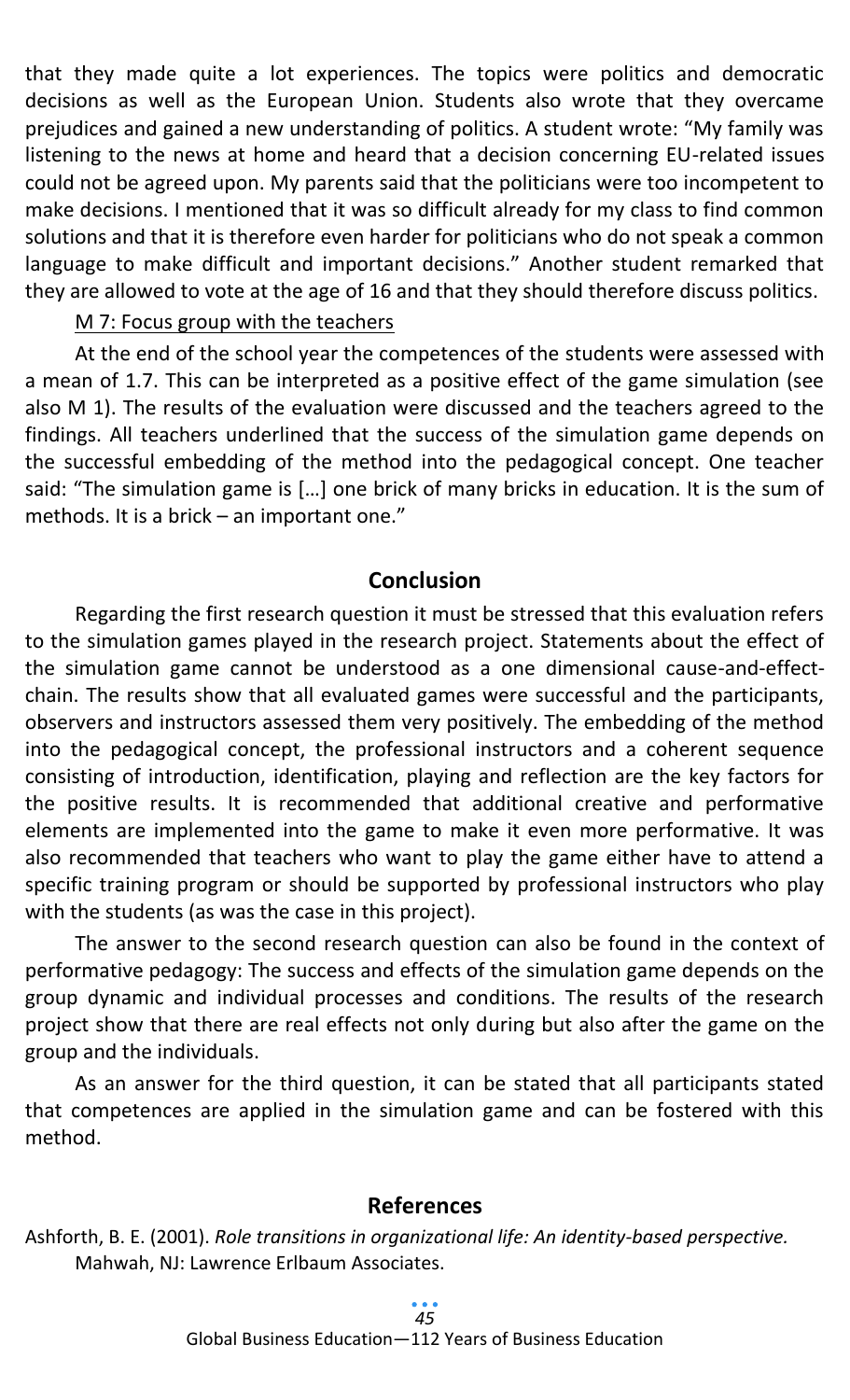Bachmann-Medick, D. (2009). *Cultural turns. Neuorientierungen in den Kulturwissenschaften.* (3rd ed.) Reinbek bei Hamburg: Rowohlt.

Bennet, M. J. (1993). Towards a developmental model of intercultural sensitivity. In Paige, M. (Ed.), *Education for the intercultural experience* (pp. 21–71). Yarmouth: Intercultural Press Inc.

Berger, P. L. (1973). *Zur Dialektik von Religion und Gesellschaft: Elemente einer soziologischen Theorie.* Frankfurt am Main: Fischer.

Bloom, B. S. (1976). *Taxonomie von Lernzielen im kognitiven Bereich.* Weinheim: Beltz.

Deardorff, D. K. (2009). Implementing intercultural competence assessment. In Deardorff, D. K. (Ed.), *The SAGE handbook of intercultural competence* (pp. 477–491). Thousand Oaks: Sage.

Dubs, R. (2006). Bildungsstandards und kompetenzoerientiertes Lernen. In: Minnameier, G. & Wuttke, E. (Eds.): *Berufs- und wirtschaftspädagogische Grundlagenforschung. Lehr-Lern-Prozesse und Kompetenzdiagnostik* (pp. 161–175.). Frankfurt a. M: Lang.

Esser, H. (2005). Rationalität und Bindung - Das Modell der Frame Selektion und die Erklärung des normativen Handelns. In: Held, M., Kubon-Gilke, G. & Sturn, R. (Eds.): *Reputation und Vertrauen* (pp. 85–112)*.* Marburg: Metropolis-Verlag

Ferstl, M., Füzi, B., Tafner, G. & Wunsch-Grafton, B. (2010). *Demokratie-Bausteine. Mein Land. Dein Land. Unsere Union: Begleitheft für die Spielleitung.* Graz: Verein beteiligung.st.

Fisher, R., Ury, W. & Patton, B. (1999). *Getting to Yes: Negotiating an agreement without giving in.* London: Random House Group.

Gibson, R. (2000). *Intercultural business communication.* Oxford: Oxford University Press.

Gueldenzoph Snider, L. (2010). The use of pre-group instruction to improve student collaboration. *Journal of Applied Research for Business Instruction*, Vol. 8, Issue 1.

Habermas, J. (1981). *Theorie des kommunikativen Handelns (2nd ed.)*. Frankfurt am Main: Suhrkamp.

Habermas, J. (1998). *Die postnationale Konstellation. Politische Essays.* Frankfurt am Main: Suhrkamp.

Habermas, J. (1987a). *Theorie des kommunikativen Handelns. Band 1. Handlungsrationalität und gesellschaftliche Rationalisierung.* Frankfurt am Main: Suhrkamp.

Habermas, J. (1987b). *Theorie des kommunikativen Handelns. Band 2. Zur Kirtik der funktionalistischen Vernunft.* Frankfurt am Main: Suhrkamp.

Hofstede, G. (2009). *Dimensionalizing cultures: The Hofstede model in context. Psychology and culture (2nd ed.).* Retrieved 2011, August 27, from

http://scholarworks.gvsu.edu/orpc/vol2/iss1/8.

Hofstede, G., Hofstede, G. J. & Minkov M. (2010). *Cultures and Organizations: Software of the mind. Intercultural cooperation and its importance for survival.* New York: Mc Graw Hill.

Kaufhold, M. (2006). *Kompetenz und Kompetenzerfassung, Analyse und Beurteilung von Verfahren der Kompetenzerfassung.* Wiesbaden: VS Verlag.

Kluckhohn, C. & Murray, H. (1948). *Personality in nature.* New York: Society and Culture.

Kumbier, D. & Schulz von Thun, F. (2010). Interkulturelle Kommunikation aus

kommunikationspsychologischer Perspektive. In Kumbier, D. & Schulz von Thun, F. (Eds.), *Interkulturelle Kommunikation: Methoden, Modelle, Beispiele* (4th ed.) (p. 9–27). Hamburg: Rowalth.

Luhmann, N. (2004). *Schriften zur Pädagogik.* Frankfurt a.M: Suhrkamp.

Mayring, P. (2010). *Qualitative Inhaltsanalyse*. Beltz: Weinheim.

Moebius, S. (2010). *Kultur*. Bielefeld: transcript.